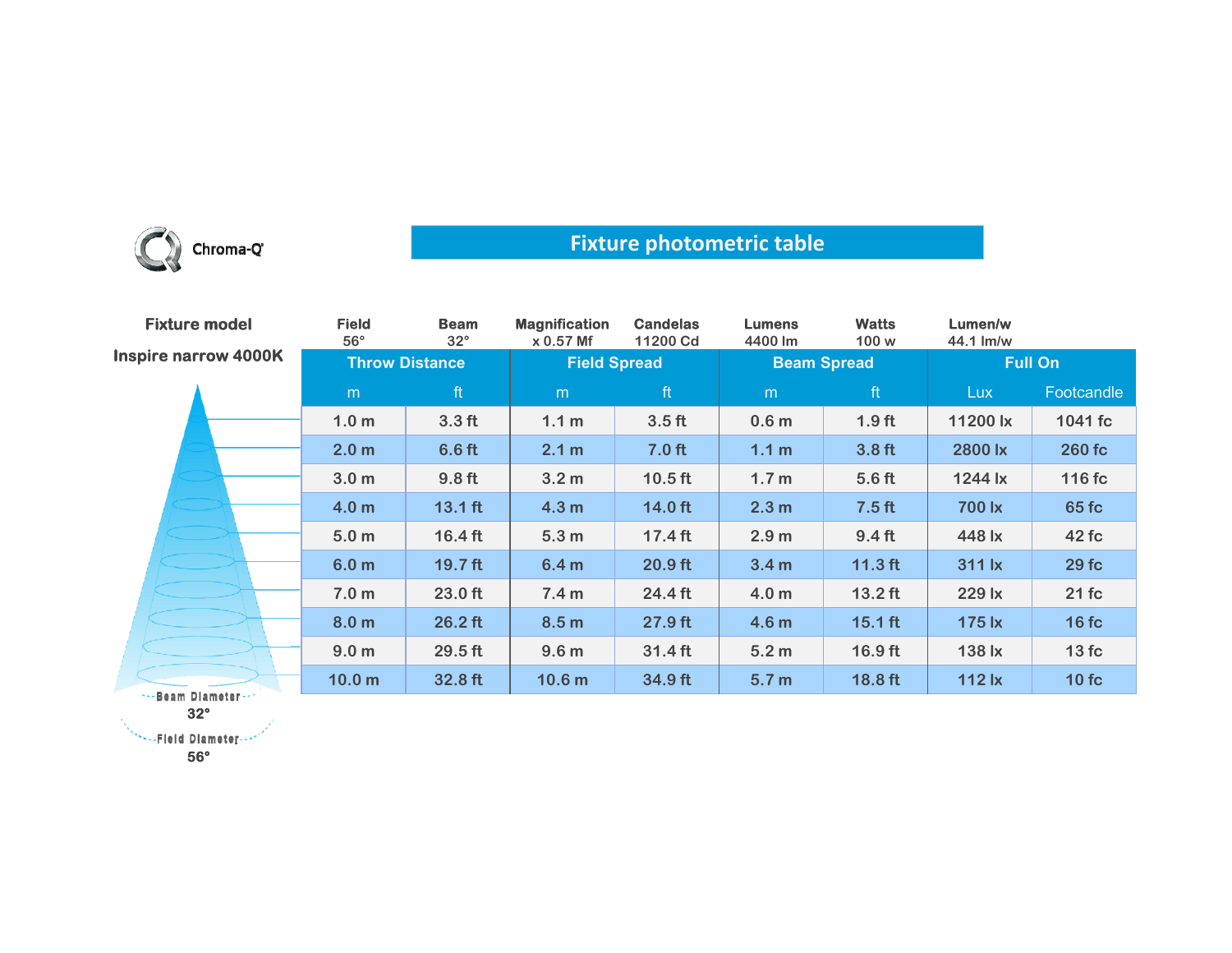

## **Fixture photometric table**

| <b>Fixture model</b> | <b>Field</b><br>$71^\circ$ | <b>Beam</b><br>$42^{\circ}$ | <b>Magnification</b><br>x 0.77 Mf | <b>Candelas</b><br>7300 Cd | <b>Lumens</b><br>4000 lm | <b>Watts</b><br>100 w | Lumen/w<br>$40.9$ lm/w |              |
|----------------------|----------------------------|-----------------------------|-----------------------------------|----------------------------|--------------------------|-----------------------|------------------------|--------------|
| Inspire medium 4000K | <b>Throw Distance</b>      |                             | <b>Field Spread</b>               |                            | <b>Beam Spread</b>       |                       | <b>Full On</b>         |              |
|                      | m                          | ft                          | m                                 | ft                         | m                        | ft                    | <b>Lux</b>             | Footcandle   |
|                      | 1.0 <sub>m</sub>           | 3.3 <sub>ft</sub>           | 1.4 <sub>m</sub>                  | 4.7 ft                     | 0.8 <sub>m</sub>         | 2.5 <sub>ft</sub>     | 7300 lx                | 678 fc       |
|                      | 2.0 <sub>m</sub>           | 6.6 <sub>ft</sub>           | 2.9 <sub>m</sub>                  | 9.4 <sub>ft</sub>          | 1.5 <sub>m</sub>         | 5.0 <sub>ft</sub>     | 1825 lx                | 170 fc       |
|                      | 3.0 <sub>m</sub>           | 9.8 <sub>ft</sub>           | 4.3 <sub>m</sub>                  | 14.0 ft                    | 2.3 <sub>m</sub>         | 7.6 <sub>ft</sub>     | 811 lx                 | <b>75 fc</b> |
|                      | 4.0 <sub>m</sub>           | $13.1$ ft                   | 5.7 <sub>m</sub>                  | 18.7 ft                    | 3.1 m                    | $10.1$ ft             | 456 lx                 | 42 fc        |
|                      | 5.0 <sub>m</sub>           | $16.4$ ft                   | 7.1 m                             | 23.4 ft                    | 3.8 <sub>m</sub>         | 12.6 ft               | 292 lx                 | 27fc         |
|                      | 6.0 <sub>m</sub>           | $19.7$ ft                   | 8.6 <sub>m</sub>                  | 28.1 ft                    | 4.6 <sub>m</sub>         | $15.1$ ft             | 203 lx                 | 19fc         |
|                      | 7.0 <sub>m</sub>           | $23.0$ ft                   | 10.0 <sub>m</sub>                 | 32.8 ft                    | 5.4 <sub>m</sub>         | $17.6$ ft             | 149 lx                 | 14fc         |
|                      | 8.0 <sub>m</sub>           | $26.2$ ft                   | 11.4 <sub>m</sub>                 | 37.4 ft                    | 6.1 m                    | $20.2$ ft             | <b>114 lx</b>          | $11$ fc      |
|                      | 9.0 <sub>m</sub>           | $29.5$ ft                   | 12.8 <sub>m</sub>                 | 42.1 ft                    | 6.9 <sub>m</sub>         | $22.7$ ft             | 90 lx                  | 8 fc         |
| ***Beam Diameter *** | 10.0 <sub>m</sub>          | 32.8 ft                     | 14.3 <sub>m</sub>                 | 46.8 ft                    | 7.7 <sub>m</sub>         | $25.2$ ft             | 73 lx                  | 7fc          |

**42°**

\*\*\*\*\*Fleid Diameter ...\*

**71°**